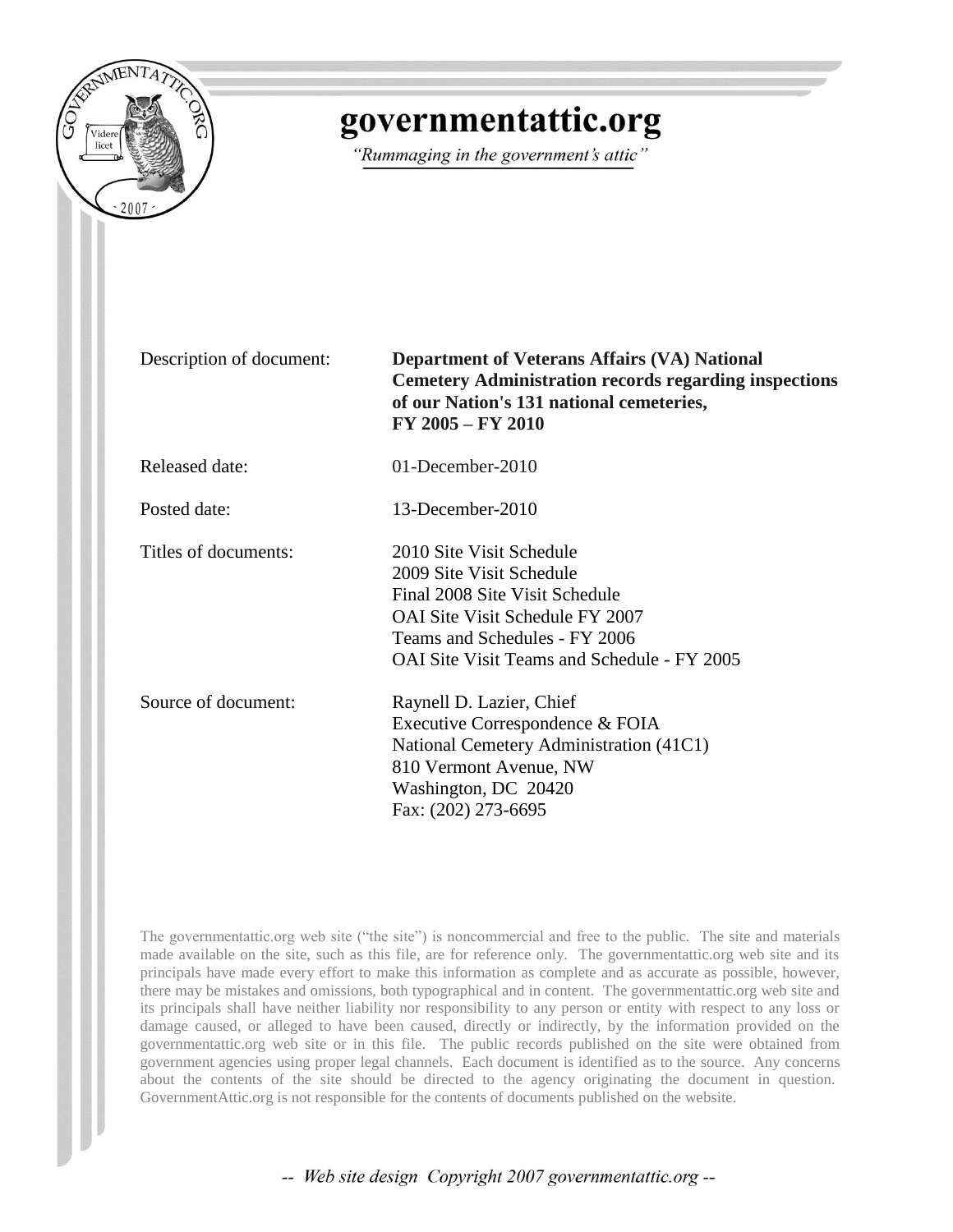

**DEPARTMENT OF VETERANS AFFAIRS**  NATIONAL CEMETERY ADMINISTRATION WASHINGTON **DC 20420** 

DEC 0 1 **<sup>2910</sup>**

Thank you for your request under the Freedom of Information Act (FOIA), 5 U.SC. § 552, for any lists or indexes of reports pr audits or inspections, or databases that would list reports or audits or inspections of our Nation's 131 national cemeteries."

We have located seven records that are responsive to your request. We have provided a full disclosure of the responsive documents with no applicable exemptions to redact or withhold information.

Please note that you will not be charged for this FOIA request. Should you wish to appeal my decision for any reason, you may do so by writing to:

> Office of the General Counsel (024A) Department of Veterans Affairs 810 Vermont Avenue NW Washington, DC 20420

If you should choose to file an appeal, please include a copy of this letter with your appeal and clearly indicate why you disagree with our determination.

I hope that this information is helpful.

Sincerely,

 $474$ 

Raynell D. Lazier Chief Executive Correspondence & FOIA

**Enclosures**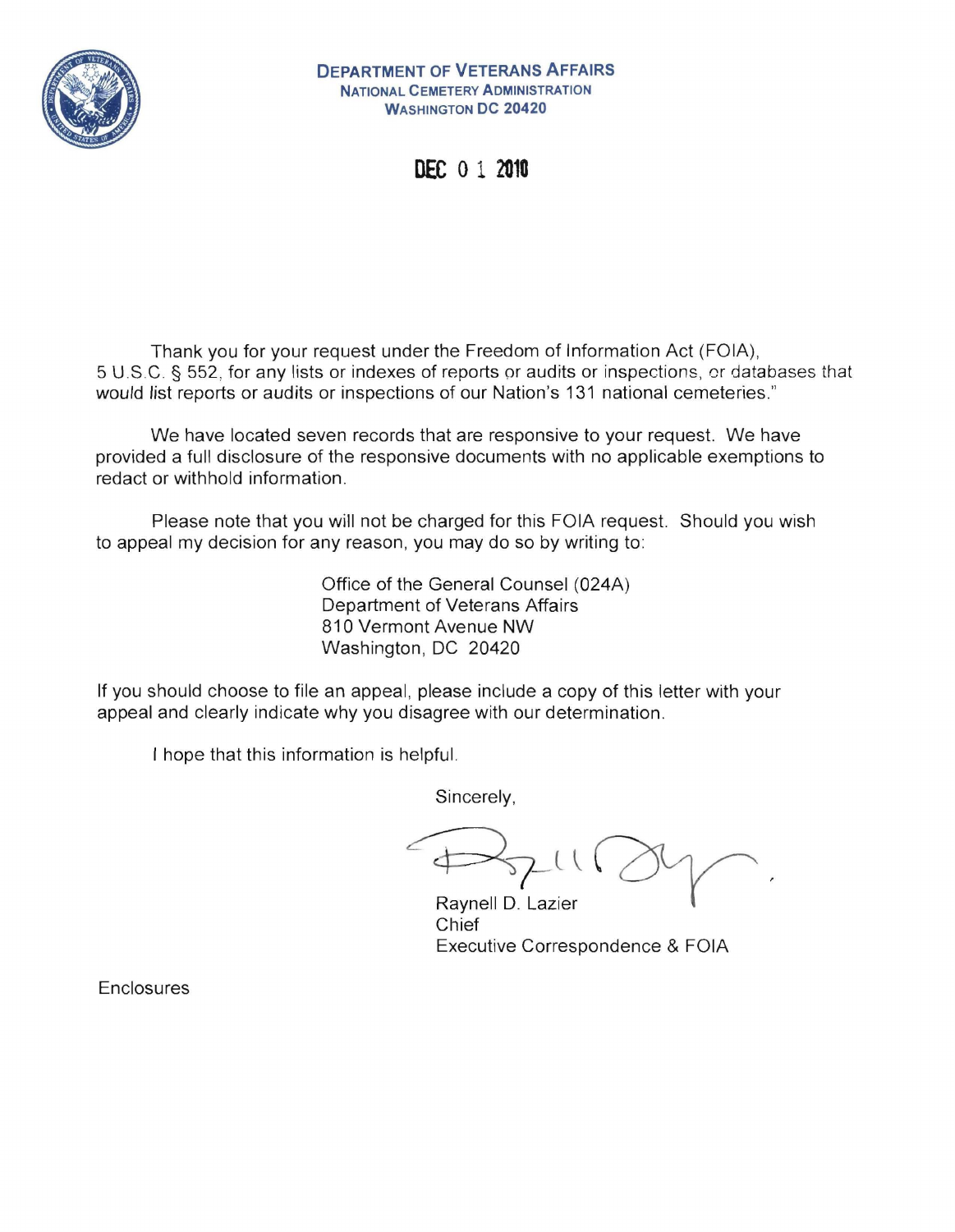|              | Team 1                |                                 | Team 2                   | Team 3   |                         | Team 4                                | <b>Reserve Team</b> |                            |                                     |                                          |  |
|--------------|-----------------------|---------------------------------|--------------------------|----------|-------------------------|---------------------------------------|---------------------|----------------------------|-------------------------------------|------------------------------------------|--|
|              |                       |                                 |                          |          |                         |                                       | Doug Towers         | Roy Luera                  | Deborah Ryan                        | Kathy McCall                             |  |
|              | Eugenia Simmons       |                                 | Marybeth Gianetti        |          | Rebekah DeRocher        | Juan Nieves                           | Marge Helgerson     | Pat Lovett                 | Nanette Furio                       | Jason Hogan                              |  |
|              | Georgiana McGlaughlin |                                 | Victoria Rone            |          | Gil Cody                | William Pickard                       | Melanie Jillson     | Quincy Whitehead           | <b>Bill Rhoades</b>                 | Marci Kloberdanz                         |  |
|              | Joe Armijo            |                                 | Paul White (LINC)        |          | Gerald Louttit          | Cynthia Crapsey                       | Tom Conlan          | Gene Castignetti           | Maurice Roan                        | Donn Christy                             |  |
|              | James Crafton         |                                 | Sara Elton               |          | David Varnum            | <b>Tony Sessions</b>                  | Patti Talbott       | Mishelle Kochel            | Michael Lewis                       | Andre Laws                               |  |
|              | Paul Patterson        |                                 | Jeff Bernardino          |          | Pete Lobitos            | Gregg Hangaard                        | <b>Bobby Picket</b> | Mary Hendley               | Linda Flook-B                       | Tom Yokes                                |  |
|              | LaRae Dudley          |                                 | Lorie Melton             |          | <b>Brent Bracely</b>    | Sheila Webb                           | Charlie Kahler      | Deb Kendrick               | Lester White                        | <b>Billy Webb</b>                        |  |
|              |                       |                                 |                          |          |                         |                                       | Mat Williams        | Lorn Tagliaferro           | <b>Bruce Schaffer</b>               | Paul White (BNC)                         |  |
|              |                       |                                 |                          |          |                         |                                       | John Spruyt         | Tom Bratchie<br>Don Murphy | Joe Ernst<br>Jim Flanagan           | <b>Mark Daigneault</b><br>Lakisha Wright |  |
|              |                       |                                 |                          |          |                         |                                       | <b>Vicky Holly</b>  | Kimberly Wright            | Gina White                          | <b>Crystal Sherron</b>                   |  |
|              |                       |                                 | 2010 Site Visit Schedule |          |                         |                                       |                     | (Peter Young)              | (Roseann Santore)                   | (Brion Moore)                            |  |
|              |                       |                                 |                          |          |                         |                                       | (Dean Randgaard)    |                            |                                     |                                          |  |
| MSN          | Cemetery              | <b>Station</b><br><b>Number</b> | <b>Cemetery Director</b> |          | <b>Site Visit Dates</b> | <b>Self Assessment</b><br>Due to 41B3 |                     | 12 Month Period            |                                     |                                          |  |
|              |                       |                                 |                          | Begin    | End                     |                                       | <b>Start</b>        | End                        | Site Team                           | OAI Program Staff                        |  |
| ν            | Eagle Point           | 906                             |                          | 11/16/09 | 11/20/09                | 10/16/09                              | 10/01/08            | 09/30/09                   | Team 1                              |                                          |  |
|              | Roseburg              | 902                             | Jerry Rainey             | 11/16/09 | 11/20/09                | 10/16/09                              | 10/01/08            | 09/30/09                   | Kathy McCall<br>Marci Kloberdanz    | George                                   |  |
| Ш            | Georgia               | 922                             |                          | 01/04/10 | 01/08/10                | 12/05/09                              | 10/01/08            | 09/30/09                   | Team 2                              |                                          |  |
|              | Marietta              | 859                             | <b>Brion Moore</b>       | 01/04/10 | 01/08/10                | 12/05/09                              | 10/01/08            | 09/30/09                   | Crystal Sherron<br>Pat Lovett       | Andrea                                   |  |
| V            | Riverside             | 901                             | Gill Gallo               | 01/25/10 | 01/29/10                | 12/26/09                              | 10/01/08            | 09/30/09                   | Team 3                              | George                                   |  |
| н            | Natchez               | 866                             |                          |          |                         |                                       |                     |                            |                                     |                                          |  |
|              | Alexandria            | 825                             | Phyllis Speed            |          |                         | Deferred                              |                     |                            |                                     |                                          |  |
| - 1          | Quantico              | 872                             |                          | 03/15/10 | 03/19/10                | 02/19/10                              | 01/01/09            | 12/31/09                   | Team 1                              |                                          |  |
|              |                       |                                 | Karl MacDonald           |          |                         |                                       |                     |                            |                                     | George                                   |  |
|              | Alexandria            | 826                             |                          | 03/15/10 | 03/19/10                | 02/19/10                              | 01/01/09            | 12/31/09                   | Lorri Tagliaferro<br>James Flanagan | Andrea                                   |  |
| <b>IV</b>    | Rock Island           | 821                             | Marty Fury               | 04/12/10 | 04/16/10                | 03/12/10                              | 01/01/09            | 12/31/09                   | Team 2                              | Andrea                                   |  |
|              | Keokuk                | 814                             |                          | 04/12/10 | 04/16/10                | 03/12/10                              | 01/01/09            | 12/31/09                   | LaKisha Wright                      |                                          |  |
|              | Quincy                | 820                             |                          | 04/12/10 | 04/16/10                | 03/12/10                              | 01/01/09            | 12/31/09                   | Marge Helgerson                     | George                                   |  |
| Ħ            | Mountain Home         | 864                             | <b>Andrew Matthews</b>   | 04/26/10 | 04/29/10                | 03/26/10                              | 01/01/09            | 12/31/09                   | Team 3                              | George                                   |  |
| v            | Ft Richardson         | 910                             |                          | 06/07/10 | 06/10/10                | 05/07/10                              | 04/01/09            | 03/31/10                   | Team 4                              |                                          |  |
|              | Sitka                 | 905                             | Virginia Walker          | 06/07/10 | 06/10/10                | 05/07/10                              | 04/01/09            | 03/31/10                   | <b>Bill Rhoades</b><br>Tom Yokes    | Andrea                                   |  |
| П            | Memphis               | 860                             |                          |          |                         |                                       |                     |                            |                                     |                                          |  |
|              | Corinth               | 838                             | Deborah Kendrick         |          |                         |                                       |                     | Deferred                   |                                     |                                          |  |
|              | Little Rock           | 858                             |                          |          |                         |                                       |                     |                            |                                     |                                          |  |
| Ш            | Ft Logan              | 888                             |                          | 07/12/10 | 07/16/10                | 06/18/10                              | 04/01/09            | 03/31/10                   | Team 2                              | Andrea                                   |  |
|              |                       |                                 | Joseph Turnbach          |          |                         |                                       |                     |                            |                                     |                                          |  |
|              | Ft Lyon               | 889                             |                          | 07/12/09 | 07/16/10                | 06/18/10                              | 04/01/09            | 03/31/10                   | John Spruyt<br>Mary Hendley         | George                                   |  |
| IV.          | Jefferson Barracks    | 852                             |                          | 07/26/10 | 07/30/10                | 06/25/10                              | 04/01/09            | 03/31/10                   | Team 3                              | Andrea                                   |  |
|              | Alton                 | 800                             |                          | 07/26/10 | 07/30/10                | 06/25/10                              | 04/01/09            | 03/31/10                   | <b>Lester White</b>                 |                                          |  |
|              | <b>Mound City</b>     | 863                             | Jeff Barnes              | 07/26/10 | 07/30/10                | 06/25/10                              | 04/01/09            | 03/31/10                   | Nanette Furio                       |                                          |  |
|              | Jefferson City        | 853                             |                          | 07/26/10 | 07/30/10                | 06/25/10                              | 04/01/09            | 03/31/10                   | <b>Mat Williams</b>                 | George                                   |  |
|              | Springfield           | 879                             |                          | 07/26/10 | 07/30/10                | 06/25/10                              | 04/01/09            | 03/31/10                   | Melanie Jillson                     |                                          |  |
| $\mathbf{I}$ | Massachusetts         | 818                             |                          | 08/16/10 | 08/20/10                | 07/16/10                              | 07/01/09            | 06/30/10                   | Team 4                              |                                          |  |
|              | Togus                 | 822                             | Paul McFarland           | 08/16/10 | 08/20/10                | 07/16/10                              | 07/01/09            | 06/30/10                   | Tom Conlan<br>Gene Castagnetti      | George                                   |  |

ř.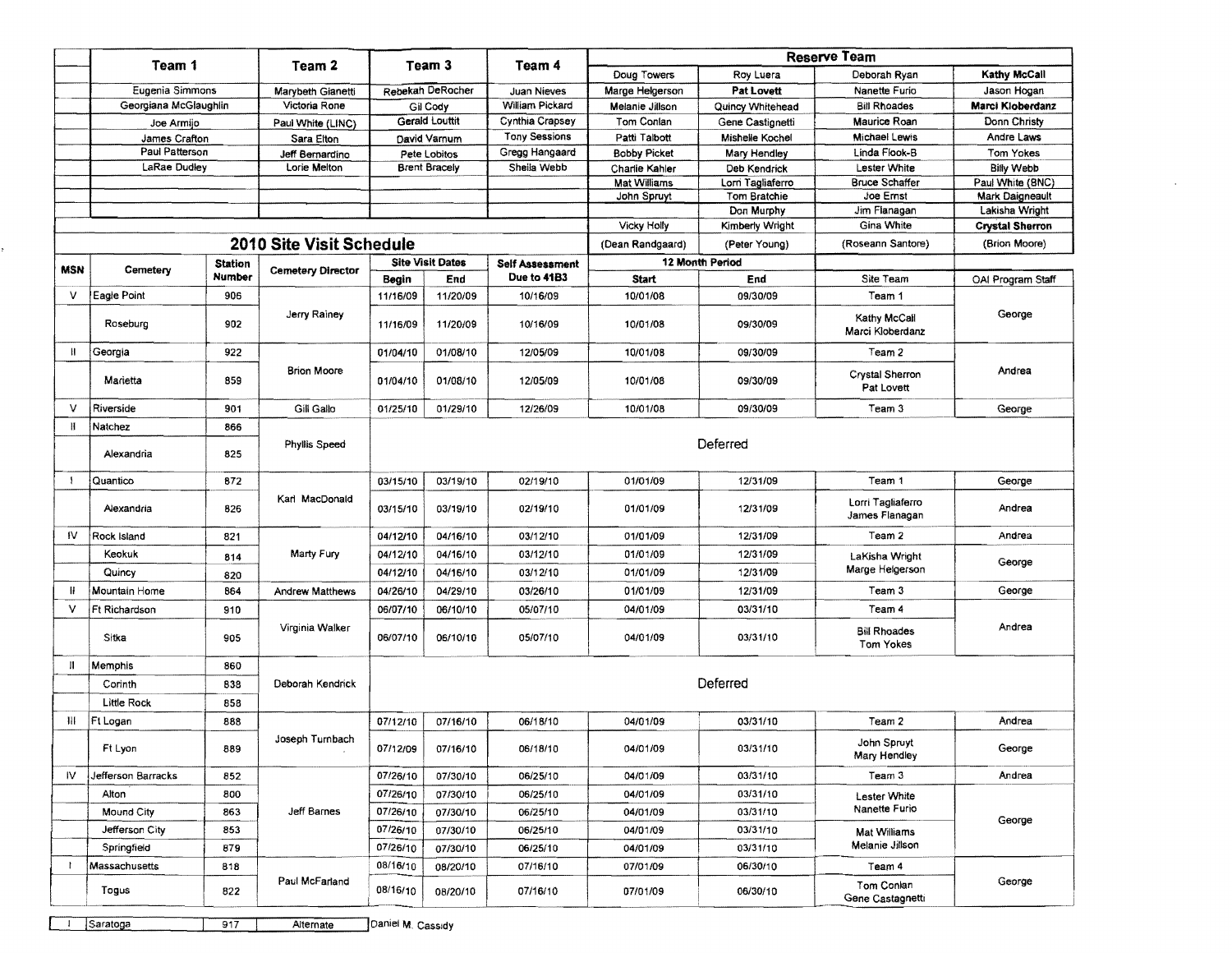|              | Team 1                             |                          | Team 2                                |          | Team <sub>3</sub>               | Team 4                        |                                     |                                 | <b>Reserve Team</b>               |                             |                           |
|--------------|------------------------------------|--------------------------|---------------------------------------|----------|---------------------------------|-------------------------------|-------------------------------------|---------------------------------|-----------------------------------|-----------------------------|---------------------------|
|              | Sara Elton                         |                          | James Crafton                         |          | Lorie Melton                    | Cynthia Crapsey               | Deb Kendrick                        | Jim Flanagan                    | Mary Hendley                      | Pat Lovett                  | Mark Daigneault           |
|              | Pedro Lobitos                      |                          | Pat Dominguez                         |          | David Varnum                    | Jose Armijo                   | John Spruyt                         | Mat Williams                    | Bob Lento                         | Dean Randgaard              | Marge Helgerson           |
|              | Paul Patterson<br>Marci Kloberdanz |                          | <b>Anthony Sessions</b>               |          | Jeff Bernardino                 | Gregg Hangaard                | Tom Yokes                           | Don Murphy                      | Terrie Smith                      | Quincy Whitehead            | Gene Castagnetti          |
|              | Michael Lewis                      |                          | Melanie Jillson                       |          | Tom Conlan<br>Paul White        | Nanette Furio                 | Donn Christy                        | Jason Hogan                     | Peter Young                       | <b>Brion Moore</b>          | <b>Bruce Schaffer</b>     |
|              | Crystal Sherron                    |                          | Jason Thigpen<br><b>Brent Bracely</b> |          | Lakisha Wright                  | Andre Laws<br>Joseph Sturm    | Maurice Roan<br><b>Bill Rhoades</b> | <b>Vicky Holly</b><br>Peter Kim | <b>Billy Webb</b><br>Tom Bratchie | Mishelle Kochel             | Joe Ernst<br>Lester White |
|              |                                    |                          |                                       |          |                                 |                               | Lorri Tagliaferro                   | Kathy McCall                    | Kimberly Wright                   | Doug Towers<br>Gina White   | Roseann Santore           |
|              |                                    |                          |                                       |          |                                 |                               | Patti Talbott                       |                                 | Deborah Ryan Linda Flook-Bimbaum  | Chris Mannozzi              | Eric Franklin             |
|              |                                    |                          |                                       |          |                                 |                               | <b>Bobby Pickett</b>                | Roy Luera                       |                                   |                             |                           |
|              |                                    |                          |                                       |          |                                 |                               |                                     |                                 |                                   |                             |                           |
|              |                                    |                          |                                       |          | <b>2009 Site Visit Schedule</b> |                               |                                     |                                 |                                   |                             |                           |
|              |                                    |                          |                                       |          | <b>Site Visit Dates</b>         |                               | <b>12 Month Period</b>              |                                 |                                   |                             |                           |
| <b>MSN</b>   | Cemetery                           | <b>Station</b><br>Number | <b>Cemetery Director</b>              | Begin    | End                             | <b>Self Assessment</b><br>Due | <b>Start</b>                        | End                             | Site Team                         | <b>OAI Program</b><br>Staff |                           |
| 1V           | <b>Marion NC</b>                   | 817                      |                                       | 11/17/08 | 11/21/08                        | 10/24/08                      | 10/01/07                            | 09/30/08                        | Team 1                            |                             |                           |
| łV.          | Crown Hill NC                      | 807                      | Elfrieda L. Robinson                  | 11/17/08 | 11/21/08                        | 10/24/08                      | 10/01/07                            | 09/30/08                        | Pat Lovett<br><b>Bob Lento</b>    | George                      |                           |
| -11          | <b>Florence NC</b>                 | 843                      | Lynnette D. Parker                    | 01/05/09 | 01/09/09                        | 12/05/08                      | 10/01/07                            | 09/30/08                        | Team 2                            | Andrea                      |                           |
| V            | <b>Sacramento Valley NC</b>        | 921                      | Dean L. Moline                        | 01/26/09 | 01/30/09                        | 12/26/08                      | 10/01/07                            | 09/30/08                        | Team 3                            | George                      |                           |
| -11          | <b>Beaufort NC</b>                 | 831                      | Bernard Bowse                         | 02/09/09 | 02/13/09                        | 01/09/09                      | 10/01/07                            | 09/30/08                        | Team 4                            | Andrea                      |                           |
| v            | <b>Fort Rosecrans</b>              | 892                      | Kirk Leopard                          | 03/02/09 | 03/06/09                        | 02/06/09                      | 01/01/08                            | 12/31/08                        | Team 1                            | Andrea                      |                           |
|              | <b>Hampton NC</b>                  | 849                      |                                       | 03/23/09 | 03/27/09                        | 02/27/09                      | 01/01/08                            | 12/31/08                        |                                   |                             |                           |
|              | Hampton VAMC                       | 836                      |                                       | 03/23/09 | 03/27/09                        | 02/27/09                      | 01/01/08                            | 12/31/08                        | Team 2                            | Andrea                      |                           |
|              | <b>City Point</b>                  | 837                      |                                       | 03/23/09 | 03/27/09                        | 02/27/09                      | 01/01/08                            | 12/31/08                        | <b>Lester White</b>               |                             |                           |
|              | <b>Ft Harrison</b>                 | 845                      |                                       | 03/23/09 | 03/27/09                        | 02/27/09                      | 01/01/08                            | 12/31/08                        | Peter Kim                         |                             |                           |
|              | Seven Pines                        | 848                      | Margaret A. Helgerson                 | 03/23/09 | 03/27/09                        | 02/27/09                      | 01/01/08                            | 12/31/08                        | <b>Vicky Holly</b>                |                             |                           |
|              | Glendale                           | 874                      |                                       | 03/23/09 | 03/27/09                        | 02/27/09                      | 01/01/08                            | 12/31/08                        | Tom Bratchie                      | George                      |                           |
|              | Cold Harbor                        | 878                      |                                       | 03/23/09 | 03/27/09                        | 02/27/09                      | 01/01/08                            | 12/31/08                        | Mishelle Kochel                   |                             |                           |
|              | Richmond                           | 850                      |                                       | 03/23/09 | 03/27/09                        | 02/27/09                      | 01/01/08                            | 12/31/08                        | Don Murphy                        |                             |                           |
| v            | Eagle Point NC                     | 906                      |                                       | 04/20/09 | 04/24/09                        | 03/27/09                      | 01/01/08                            | 12/31/08                        | Team 3                            |                             |                           |
| v            | Roseburg NC                        | 902                      | Maurice Roan                          | 04/20/09 | 04/24/09                        | 03/27/09                      | 01/01/08                            | 12/31/08                        | Kathy McCall<br>Gene Castagnetti  | George                      |                           |
| Н.           | <b>Fayetteville NC</b>             | 842                      | Vacant                                | 06/01/09 | 06/05/09                        | 05/01/09                      | 04/01/08                            | 03/31/09                        | Team 4                            | George                      |                           |
| IV.          | Abraham Lincoln NC                 | 915                      |                                       | 06/15/09 | 06/19/09                        | 05/15/09                      | 04/01/08                            | 03/31/09                        | Team 1                            |                             |                           |
|              | Danville NC (IL)                   | 809                      | Roseann Santore                       | 06/15/09 | 06/19/09                        | 05/15/09                      | 04/01/08                            | 03/31/09                        | Gina White                        | Andrea                      |                           |
| $\mathbf{I}$ | Beverly                            | 804                      |                                       | 07/13/09 | 07/17/09                        | 06/19/09                      | 04/01/08                            | 03/31/09                        | Team 2                            |                             |                           |
| $\mathbf{I}$ | Finns Point                        | 811                      | Vacant                                | 07/13/09 | 07/17/09                        | 06/19/09                      | 04/01/08                            | 03/31/09                        | <b>Bill Rhoades</b>               | George                      |                           |
| $\mathbf{I}$ | Philadelphia                       | 819                      |                                       | 07/13/09 | 07/17/09                        | 06/19/09                      | 04/01/08                            | 03/31/09                        | Billy Webb                        |                             |                           |
| $\mathbf{H}$ | <b>Mountain Home NC</b>            | 864                      | Artis L. Parker                       | 07/27/09 | 07/31/09                        | 06/26/09                      | 04/01/08                            | 03/31/09                        | Team 4                            | Andrea                      |                           |
| m            | Ft Sam Houston                     | 846                      |                                       | 08/10/09 | 08/14/09                        | 07/17/09                      | 04/01/08                            | 03/31/09                        | Team 3                            |                             |                           |
| Ш            | Kerrville                          | 854                      | William A. Trower                     | 08/10/09 | 08/14/09                        | 07/17/09                      | 04/01/08                            | 03/31/09                        | Bruce Schaffer                    | George                      |                           |
| Ш            | San Antonio                        | 877                      |                                       | 08/10/09 | 08/14/09                        | 07/17/09                      | 04/01/08                            | 03/31/09                        | Doug Towers                       |                             |                           |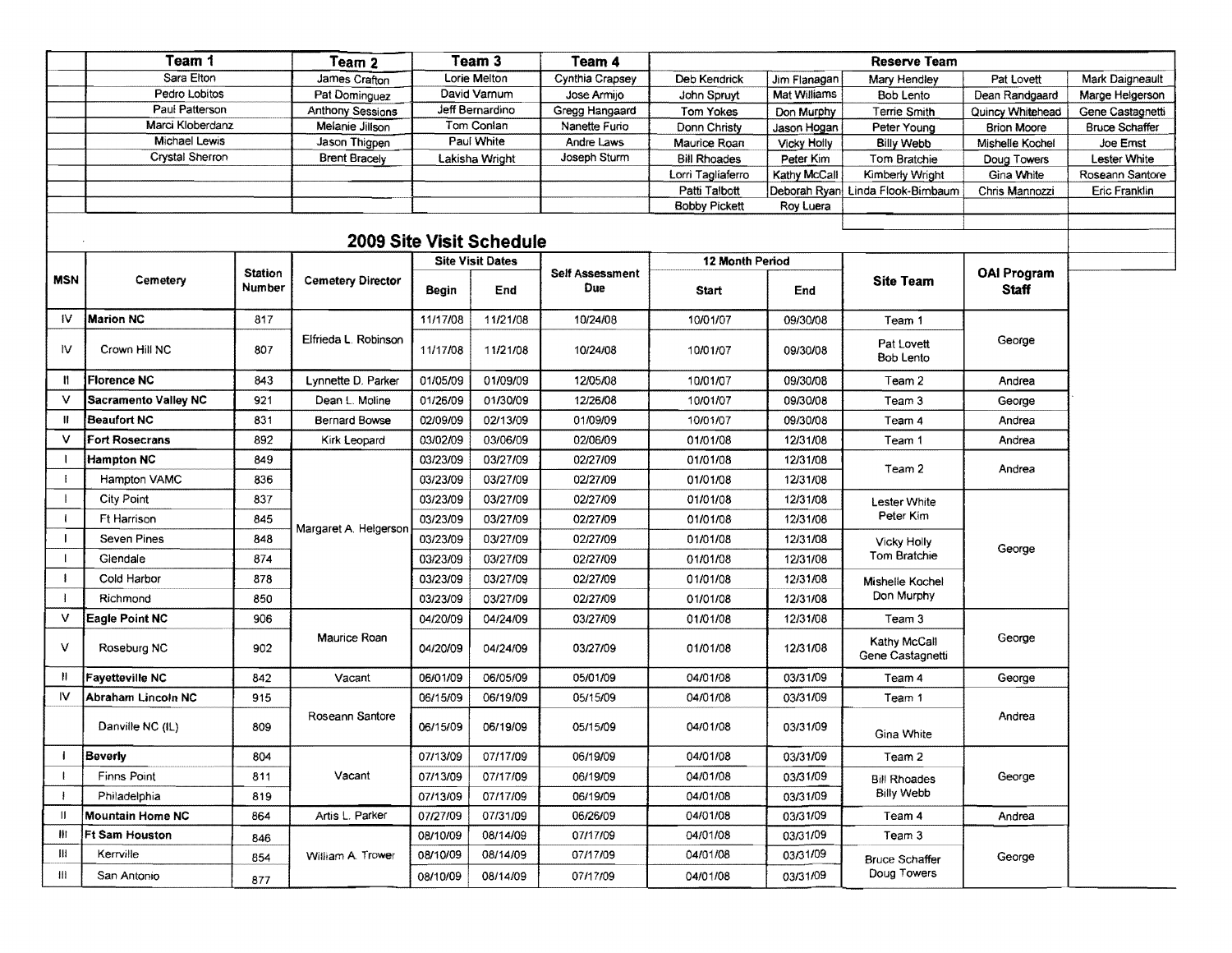|               | <b>Final 2008 Site Visit Schedule</b> |                   |                       |                         |                     |                 |                |                                                  |                          |
|---------------|---------------------------------------|-------------------|-----------------------|-------------------------|---------------------|-----------------|----------------|--------------------------------------------------|--------------------------|
| MSN           | Cemetery                              | Station<br>Number | Cemetery Director     | <b>Site Visit Dates</b> | Self Assessment Due | Open/<br>Closed | Acres<br>(Dev) | <b>Site Visit Team</b>                           | <b>OAI Program Staff</b> |
|               | Culpeper                              | 849               |                       |                         | November 2, 2007    | Open            | 29.5           | Team 1                                           | George & Andrea          |
|               | <b>Balls Bluff</b>                    | 850               | <b>Terrie Smith</b>   |                         | November 2, 2007    | Closed          | 4.6            | Gina White &<br><b>Bill Rhoades</b>              | Paige                    |
|               | Winchester                            | 837               |                       | December 3 - 7 (2007)   | November 2, 2007    | Closed          | 1.1            |                                                  |                          |
|               | Staunton                              | 836               |                       |                         | November 2, 2007    | Closed          | 4.9            | Vicky Holly and<br>Tom Bratchie                  |                          |
| $\vee$        | <b>NMCP</b>                           | 899               | Gene Castagnetti      | January $7 - 10$        | December 7, 2007    | Cre-Only        | 115.0          | Team 2                                           | George and Andrea        |
| Ш             | Florence                              | 843               | Mishelle Kochel       | February 4 - 7          | January 4, 2008     | Open            | 14.5           | Team 3                                           | Paige                    |
| Ш             | <b>Ft Sill</b>                        | 920               | Carla Williams        | February 25 - 28        | January 25, 2008    | Open            | 80.0           | Team <sub>4</sub>                                | George                   |
| $\vee$        | Los Angeles                           | 898               | Cynthia Nunez         | March 10 - 13           | February 8, 2008    | Closed          | 114.5          | Team 1                                           | Andrea                   |
|               | Salisbury NC                          | 876               | <b>Greg Whitney</b>   | March 30 - Apr 4        | February 29, 2008   | Open            | 47.2           | Team 2                                           | George                   |
|               | Danville NC (VA)                      | 841               |                       |                         | February 29, 2008   | Closed          | 3.5            | Lori Tagliaferro &<br>Doug Towers<br>Tom Yokes & | Andrea                   |
| Ħ             | Raleigh NC                            | 873               |                       |                         | February 29, 2008   | Closed          | 7.0            |                                                  |                          |
|               | New Bern NC                           | 868               |                       |                         | February 29, 2008   | Closed          | 7.7            |                                                  | Paige                    |
|               | Wilmington NC                         | 881               |                       |                         | February 29, 2008   | Closed          | 5.1            | Mary Hendley                                     |                          |
| IV.           | Ohio Western Reserve                  | 918               | Maria Garza           | April 21 - 24           | March 24, 2008      | Closed          | 1145           | Team <sub>3</sub>                                | Andrea                   |
| $\mathsf{IV}$ | Great Lakes                           | 923               | Rick Anderson         | June 2 - 5              | May 2, 2008         | Open            | 22.0           | Team 4                                           | George                   |
|               | Bath                                  | 803               |                       |                         | May 23, 2008        | Open            | 28.9           | Team 1                                           |                          |
|               | Woodlawn                              | 824               | <b>Walter Baroody</b> | June 23 - 27            | May 23, 2008        | Closed          | 10.5           | Quincey Whitehead<br><b>Billy Webb</b>           | Paige                    |
|               | Camp Nelson                           | 833               |                       |                         | June 13, 2008       | Open            | 30.2           | Team 2                                           | Andrea                   |
|               | Danville (KY)                         | 840               |                       |                         | June 13, 2008       | Closed          | 0.3            | Kathy McCall &                                   |                          |
| <b>N</b>      | Lexington                             | 857               | Pat Lovett            | July 14 - 18            | June 13, 2008       | Closed          | 0.8            | Don Murphy                                       |                          |
|               | <b>Mill Springs</b>                   | 861               |                       |                         | June 13, 2008       | Open            | 6.3            | Deb Ryan &<br><b>Mat Williams</b>                | George                   |
| v             | <b>Ft Rosecrans</b>                   | 892               |                       | July 28 - 31            | June 27, 2008       | Cre-Only        | 77.5           | Team 3                                           | Andrea                   |
| $\mathsf{N}$  | <b>Ft Custer NC</b>                   | 909               | <b>Bill Rhoades</b>   | August 18 - 21          | July 18, 2008       | Open            | 190.0          | Team 4                                           | George                   |

 $\mathcal{L}(\mathcal{L}(\mathcal{L}))$  and  $\mathcal{L}(\mathcal{L}(\mathcal{L}))$  . The contribution of  $\mathcal{L}(\mathcal{L})$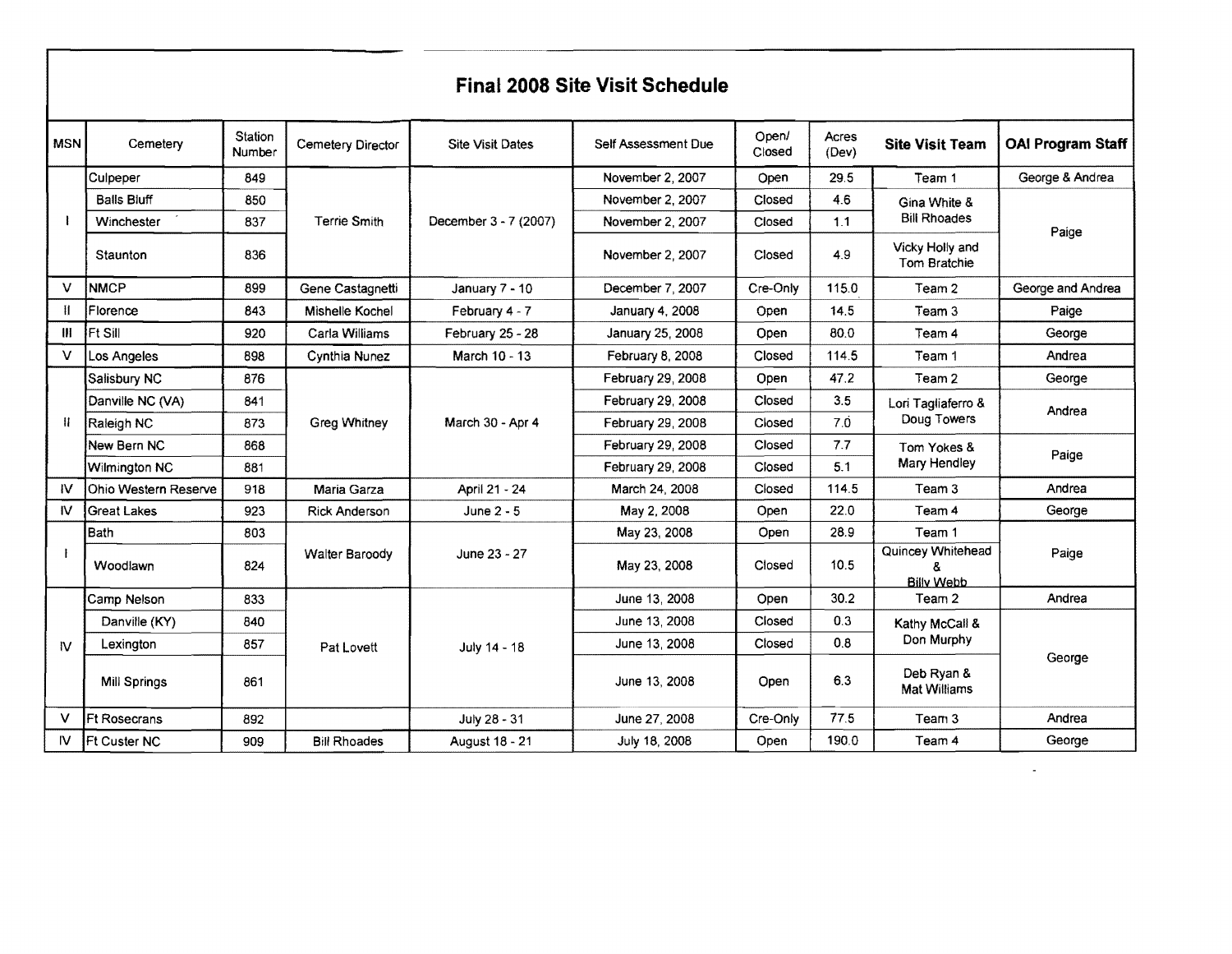## OAI Site Visit Schedule FY 2007

 $\sim 10^7$ 

| <b>Cemetery</b>              | <b>Station Number</b> | <b>Site Visit Dates</b> |  |
|------------------------------|-----------------------|-------------------------|--|
| Indiantown Gap               | 813                   | Nov 13 - 17, 2006       |  |
| San Joaquin Valley NC        | 913                   | Jan 8 - 12, 2007        |  |
| Dallas - Ft. Worth           | 916                   | Jan 22 - 26             |  |
| <b>Ft Rosecrans</b>          | 892                   | Feb 12 - 16             |  |
| <b>Ft Mitchell</b>           | 908                   | Mar 4 - 8               |  |
| Salisbury NC                 | 876                   |                         |  |
| Danville NC (VA)             | 841                   |                         |  |
| Raleigh NC                   | 873                   | Mar 26 - 30             |  |
| New Bern NC                  | 868                   |                         |  |
| <b>Wilmington NC</b>         | 881                   |                         |  |
| Golden Gate NC               | 895                   |                         |  |
| San Francisco NC             | 903                   | Apr 16 - 20             |  |
| Wood NC                      | 823                   | Jun $4 - 8$             |  |
| <b>Baltimore</b>             | 802                   |                         |  |
| <b>Loudon Park</b>           | 816                   | Jun 25 - 29             |  |
| Annapolis                    | 801                   |                         |  |
| Leavenworth NC               | 897                   |                         |  |
| <b>Ft Scott</b>              | 893                   | July 16 - 20            |  |
| Ft Leavenworth NC            | 887                   |                         |  |
| Dayton NC                    | 810                   | Aug 6 - 10              |  |
| <b>NC</b> of the Alleghenies | 925                   | Aug 27 - 31             |  |

 $\mathcal{A}^{\mathcal{A}}$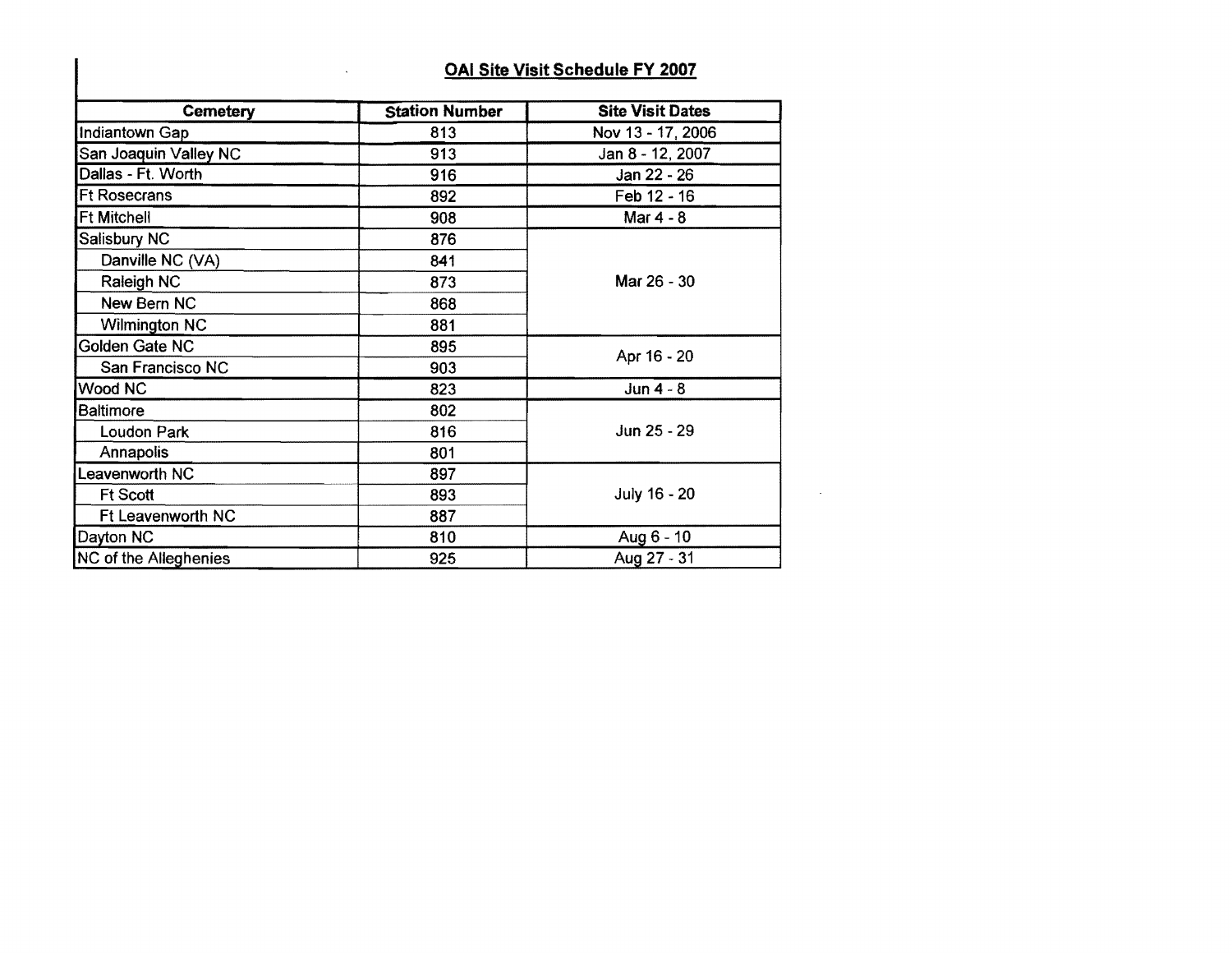|                         |                       | Teams and Schedules - FY 2006 |                                  |                  |                  |
|-------------------------|-----------------------|-------------------------------|----------------------------------|------------------|------------------|
| Team 1                  | Team $\overline{2}$   | Team $3$                      | Team 4                           |                  |                  |
| <b>Tom Bratchie</b>     | <b>Mary Hendley</b>   | Paula Haley                   | Terrie Smith**                   |                  |                  |
| <b>Brion Moore</b>      | <b>Bobby Pickett</b>  | Don Murphy                    | Doug Towers                      |                  |                  |
| <b>Vicky Holly</b>      | <b>Bill Rhoades</b>   | <b>Quincy Whitehead</b>       | Peter Young                      |                  |                  |
| Lorri Tagliaferro       | <b>Billy Webb</b>     | <b>Bob Lento</b>              | Roseann Santore                  |                  |                  |
| Roy Luera               | <b>Mat Williams</b>   | Kathy McCall                  | <b>Charlie Kahler</b>            |                  |                  |
| Deborah Ryan            | <b>Gina White</b>     | Mike Herrera                  | <b>Eric Franklin</b>             |                  |                  |
|                         |                       |                               |                                  |                  |                  |
| <b>Cemetery</b>         | <b>Station Number</b> | <b>Site Visit Dates</b>       | <b>Team Assignment</b>           | <b>OAI Staff</b> | <b>OPF Staff</b> |
| Ft. Gibson NC           | 844                   | Nov 14 - 18, 2005             | <b>New Team Members</b>          | Paige & George   | Pat              |
| <b>Barrancas NC</b>     | 828                   | Jan 9 - 13, 2006              | Team $4 +***$                    | Robin            | <b>Beth</b>      |
| Mobile NC               | 862                   |                               | <b>Terrie Smith Donn Christy</b> |                  |                  |
| Santa Fe NC             | 904                   | Jan 23 - 27                   | Team 2                           | George           | Lindee           |
| Florida NC              | 911                   |                               | Team 1+ ****                     |                  |                  |
| <b>Bay Pines NC</b>     | 830                   | Feb 13 - 17, 2006             | John Spruyt Lester White         | Robin & George   | <b>Beth</b>      |
| <b>St Augustine NC</b>  | 875                   |                               |                                  |                  |                  |
| Golden Gate NC          | 895                   | Mar 13 - 17, 2006             | Team 3+                          | Paige            | <b>Beth</b>      |
| San Francisco NC        | 903                   |                               | Lester White Donn Christy        |                  |                  |
| Calverton NC            | 805                   |                               |                                  |                  |                  |
| Long Island NC          | 815                   | Apr 3 - 7                     | <b>Team 1 &amp; 2</b>            | Robin & George   |                  |
| <b>Cypress Hills NC</b> | 808                   |                               |                                  |                  |                  |
| Camp Butler             | 806                   | Apr 24 - 28                   | Team 4                           | Paige            |                  |
| <b>West Virginia NC</b> | 912                   |                               | Team $3+$                        |                  |                  |
| <b>Grafton NC</b>       | 812                   | Jun 19 - 23, 2006             | Terrie Smith John Spruyt         | George           |                  |
| Willamette NC           | 907                   | Jul 10 - 14, 2006             | Team 1                           | Robin            |                  |
| Ft. McPherson NC        | 890                   | Jul 24 - 28, 2006             | Team 3                           | George           | <b>Beth</b>      |
| Ft. Snelling NC         | 894                   | Aug 14 - 18, 2006             | Team 4                           | Paige            |                  |
| Wood NC                 | 823                   | Sep 11 - 15, 2006             | Team 2                           | Robin            | <b>Beth</b>      |

 $\sim$ 

\*\* Terrie Smith replaced Ruth Brietbach on Jan 5, 2006 for the Camp Butler and Fort Snelling Site Visits

\*\*\* Roy Luera replaced Roseann Santore on the Barrancas/Mobile Site Visit (Injury)

\*\*\*\* Don Murphy replaced Brion Moore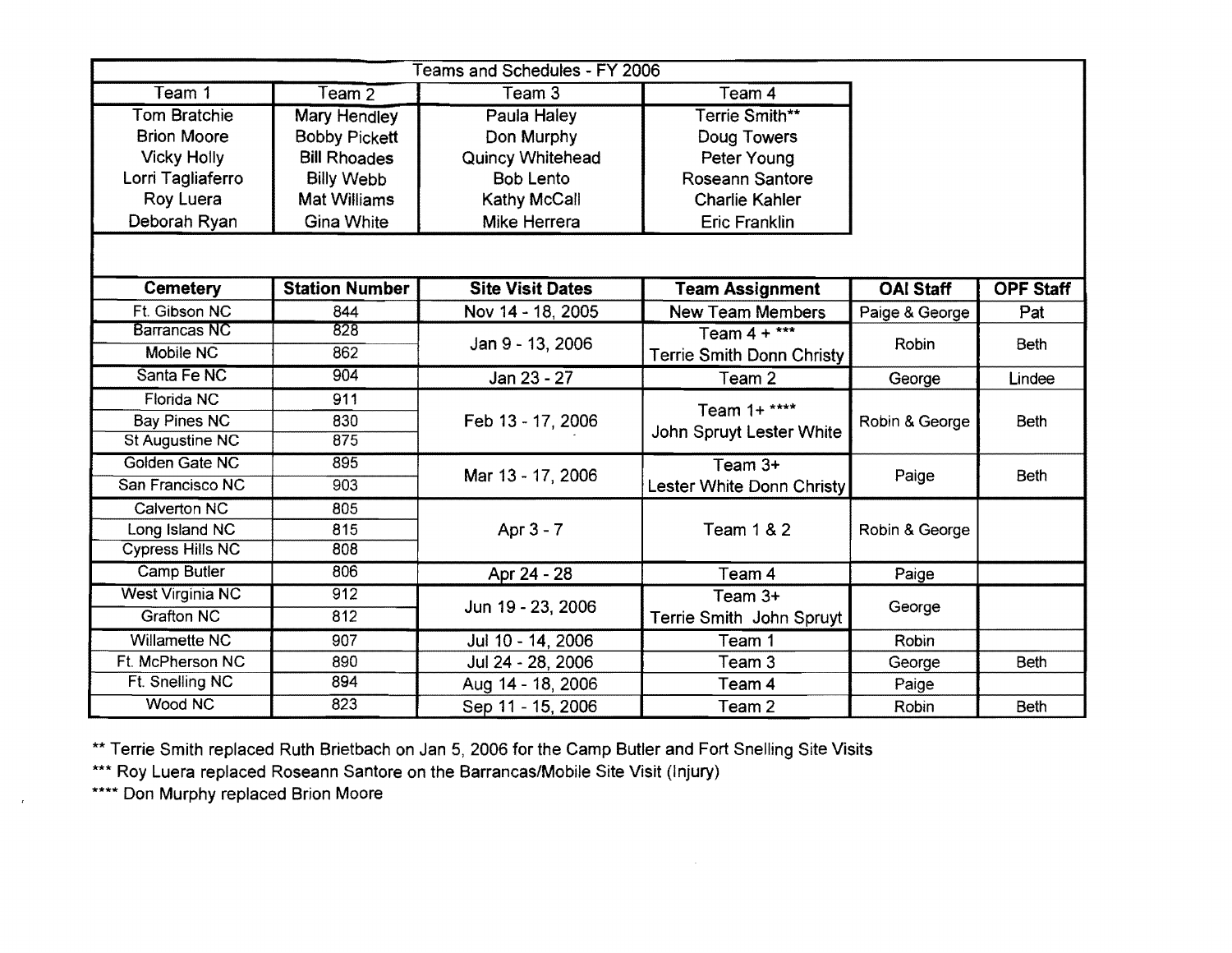|                   | Name                    | Cell Phone #    | Airport                  |
|-------------------|-------------------------|-----------------|--------------------------|
|                   | <b>Tom Bratchie</b>     | 571-237-7552    | $\overline{DC}$          |
|                   | <b>Brion Moore</b>      |                 | <b>Indianapolis</b>      |
| Team 1            | <b>Vicky Holly</b>      |                 | $\overline{\mathsf{DC}}$ |
|                   | Lorri Tagliaferro       | 330-321-5520    | Akron                    |
|                   | Roy Luera               | 210-725-3571    | San Antonio              |
|                   | Deborah Ryan            | 602-758-1516    | Phoenix                  |
|                   | <b>Mary Hendley</b>     | 571-237-7551    | $\overline{DC}$          |
|                   | <b>Bobby Pickett</b>    | None            | Ontario, CA              |
| Team <sub>2</sub> | <b>Bill Rhoades</b>     | 618-410-4412    | Springfield              |
|                   | <b>Billy Webb</b>       | 703-725-7654    | Richmond, VA             |
|                   | <b>Mat Williams</b>     | 253-970-3470    | Seatle                   |
|                   | <b>Gina White</b>       | 703-407-3937    | $\overline{\text{DC}}$   |
|                   | Paula Haley             |                 | San Antonio              |
|                   | Don Murphy              | BB-202-299-4338 | $\overline{DC}$          |
| Team 3            | <b>Quincy Whitehead</b> |                 | Pensacola                |
|                   | <b>Bob Lento</b>        | 631-774-4783    | <b>NYC</b>               |
|                   | Kathy McCall            | 314-941-5020    | Akron                    |
|                   | Mike Herrera            | 303-829-3617    | Denver                   |
|                   | <b>Terrie Smith</b>     | 860-460-2291    | <b>Milwaukee</b>         |
|                   | Doug Towers             | <b>None</b>     | Dallas                   |
| Team 4            | Peter Young             | 704-798-8707    | Charlotte, NC            |
|                   | Roseann Santore         | 267-278-5654    | Albany                   |
|                   | Charlie Kahler          | 619-203-3686    | San Diego                |
|                   | <b>Eric Franklin</b>    | 703-869-2074    | <b>DC</b>                |
|                   | <b>Terrie Smith</b>     | 860-460-2291    | $\overline{{\sf DC}}$    |
| <b>Sages</b>      | John Spruyt             | 516-361-9138    | <b>Rock Island</b>       |
|                   | <b>Lester White</b>     |                 | Rock Island              |
|                   | Donn Christy            | 763-528-0048    | Minneapolis              |
|                   | George Richon           | 540-903-2775    | <b>DC</b>                |
|                   | Robin Pohlman           | 410-207-3036    | <b>DC</b>                |
|                   | Paige Lowther           | 703-400-3132    | $\overline{DC}$          |
|                   | Lindee Lenox            | 202-299-4320    | $\overline{DC}$          |
|                   | <b>Beth Beardsley</b>   | 202-528-8050    | $\overline{\text{DC}}$   |
|                   |                         |                 |                          |

 $\mathcal{L}^{\mathcal{L}}$  and  $\mathcal{L}^{\mathcal{L}}$  and  $\mathcal{L}^{\mathcal{L}}$  and  $\mathcal{L}^{\mathcal{L}}$ 

 $\mathcal{L}(\mathcal{L}^{\mathcal{L}})$  and  $\mathcal{L}^{\mathcal{L}}$  and  $\mathcal{L}^{\mathcal{L}}$  and  $\mathcal{L}^{\mathcal{L}}$